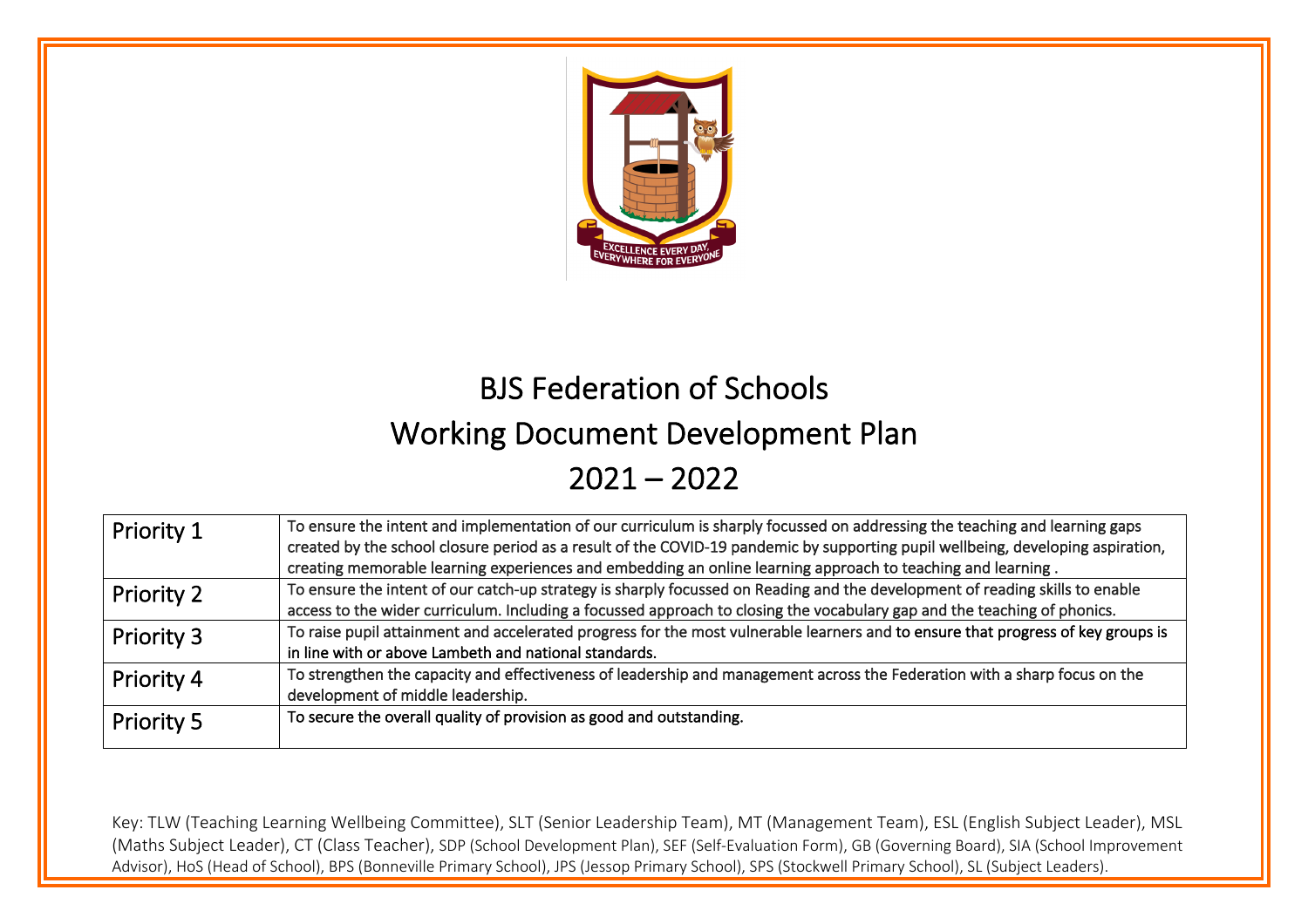## School Development Plan 2021-2022

I

#### Our School Development Plan

#### Bonneville

Judged as 'Good' by Ofsted in 2012. Fundamental changes since include, HT appointment (2015), Chair of Governors (2016) and Hard Federation (2021).

#### Jessop

Judged as' Outstanding' by Ofsted in 2012. Fundamental changes since include, Partnership arrangement (2019), dissolving of JS Federation (2021), appointment of new Executive Headteacher (2021), Chair of Governors (2021) and BJS Federation (2021).

#### Stockwell

Judged as 'Requires Improvement' by Ofsted in 2019. Fundamental changes since include, Partnership arrangement (2019), dissolving of JS Federation (2021), appointment of Executive Headteacher (2021), Chair of Governors (2021) and BJS Federation (2021).

The school development plan runs from September to July. The document must be reviewed with knowledge of each schools starting point, in order to monitor progress.

This plan has been compiled with the aim of ensuring that the priorities identified will improve the overall effectiveness of the school, providing for the needs of all children spiritually, socially, morally, physically and academically, thereby having a positive impact on the life chances of our children when they leave.

All stakeholders in the school will be informed of the development priorities outlined in the plan with regular opportunities for discussion and consultation, where appropriate, to ensure clarity and transparency which will lead to maximum impact.

The school development plan will be referred to regularly by all stakeholders and the Executive Headteacher will hold a central copy which will be updated and the RAG rating (Red, Amber, Green) adjusted accordingly as follows:

| - Red | Red indicates that the area for development has not yet been addressed. This could be as it has been deemed as a lower priority; training, equipment or funding is not yet available to |
|-------|-----------------------------------------------------------------------------------------------------------------------------------------------------------------------------------------|
|       | allow this aspect to be started; or it is planned for a different part of the academic year/projected timeline of the school development plan.                                          |
| Amber | r indicates that the aspect of the school development plan has been started and is currently being delivered throughout the appropriate area of the school. During this stage, it       |
|       | will be continually monitored and the progress measured.                                                                                                                                |
| Green | Green indicates that this aspect of the school development plan has been successfully implemented and the success criteria has been met. Continued monitoring of this aspect will       |
|       | ensure the sustained development and impact that this is having on the quality of education a child receives within the school and will be adopted into the maintenance plan or a       |
|       | specific member of staff's responsibility as appropriate.                                                                                                                               |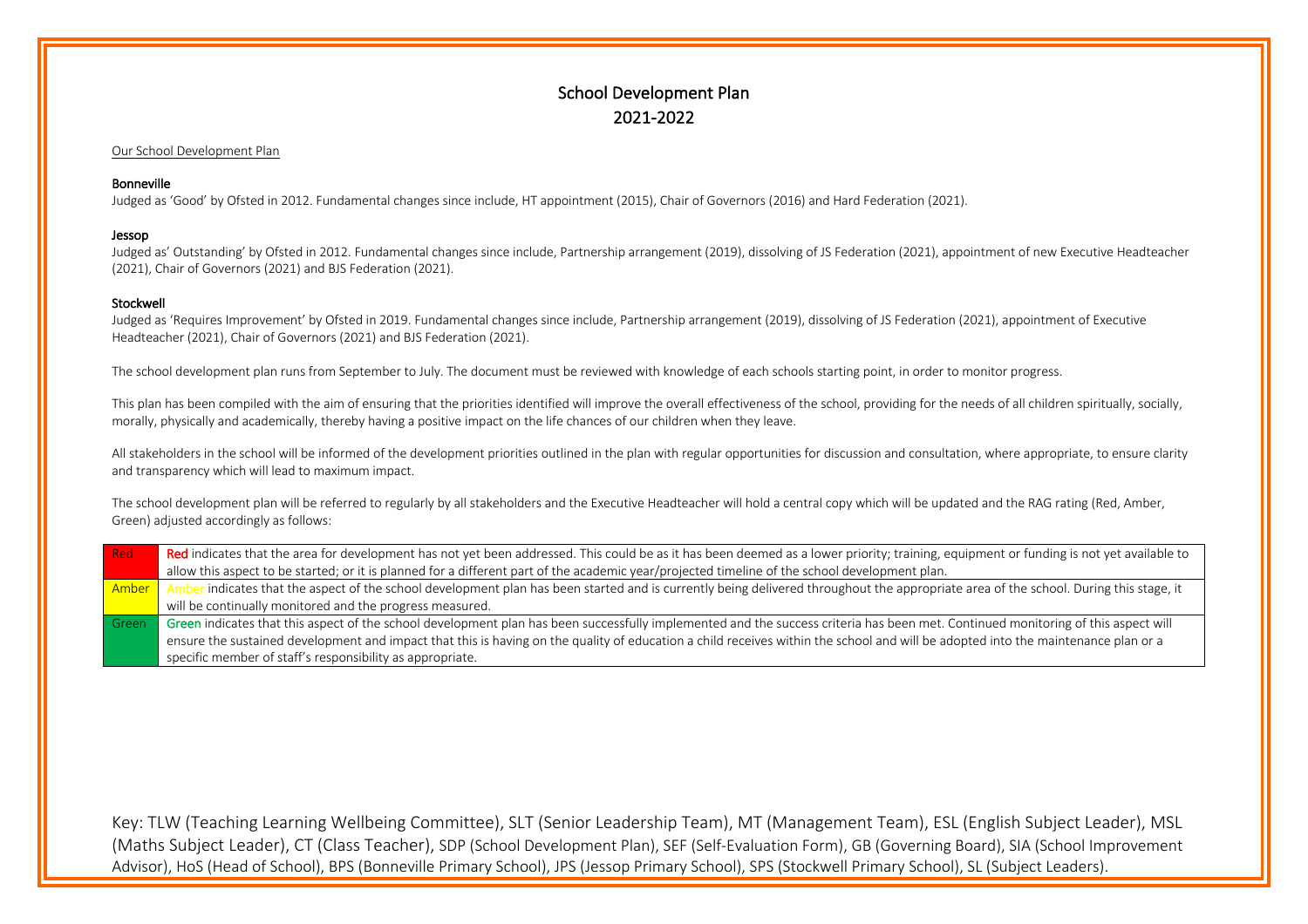Priority 1: To ensure the intent and implementation of our curriculum is sharply focussed on addressing the teaching and learning gaps created by the school closure period as a result of the COVID-19 pandemic by supporting pupil wellbeing, developing aspiration, creating memorable learning experiences and embedding an online learning approach to teaching and learning .

- Ensure assessments establish learning lost or rusty and disused to inform interventions, planning and identify GAPs
- Ensure planned coverage of the curriculum is accurately plugging GAPs in pupil knowledge
- Ensure CPD enabled teachers to support online learning
- Ensure parents have what they need to support home learning
- Ensure children's emotional wellbeing supports their ability to thrive at school
- Ensure PSHE curriculum accurately supports pupils to understand and rationale the school closure period

Ensure the intent of the curriculum is diverse, broad and balanced and is well embedded across the school

| Objective                    | <b>Success Criteria/Actions</b>                                                                                                            | Lead Person(s) | <b>Start Date</b> | Resources/CPD         | Monitoring | <b>RAG</b> | <b>RAG</b> | <b>RAG</b> |
|------------------------------|--------------------------------------------------------------------------------------------------------------------------------------------|----------------|-------------------|-----------------------|------------|------------|------------|------------|
| • Ensure planned coverage of | From a review of the Summer                                                                                                                | EHT/HoS        | Autumn 21         | Internal training     | EHT        | <b>BPS</b> | <b>JPS</b> | <b>SPS</b> |
| the curriculum is accurately | Term, Subject leaders will have                                                                                                            |                |                   |                       | <b>SIA</b> |            |            |            |
| plugging GAPs in pupil       | mapped out adjustments to the                                                                                                              | MT             |                   |                       | HoS        |            |            |            |
| knowledge.                   | curriculum content for the year.                                                                                                           |                |                   |                       | <b>TLW</b> |            |            |            |
| • Ensure CPD continues to    | Online learning policy will be in place.                                                                                                   | EHT/HoS/FKB    | Autumn 21         | Internal training     | EHT        |            |            |            |
| enable teaching to support   | Teachers will be trained in the use of<br>Google Classrooms.                                                                               |                |                   |                       | <b>SIA</b> |            |            |            |
| online learning.             |                                                                                                                                            |                |                   |                       | HoS        |            |            |            |
|                              |                                                                                                                                            |                |                   |                       | <b>TLW</b> |            |            |            |
|                              |                                                                                                                                            |                |                   |                       | <b>FRP</b> |            |            |            |
| • Ensure parents have what   | Parent Workshops across the                                                                                                                | HoS/MT         | Autumn 21         | Internal training     | <b>EHT</b> |            |            |            |
| they need to support home    | curriculum will be delivered by                                                                                                            |                |                   | £5000 (KS/SL Budgets) | <b>SIA</b> |            |            |            |
| learning.                    | Subject Leaders throughout the                                                                                                             |                |                   |                       | HoS        |            |            |            |
|                              | year.                                                                                                                                      |                |                   |                       | <b>TLW</b> |            |            |            |
|                              | Digital learning platforms to<br>support the teaching and learning<br>of reading, phonics and<br>homework will continue to be in<br>place. |                |                   |                       | <b>FRP</b> |            |            |            |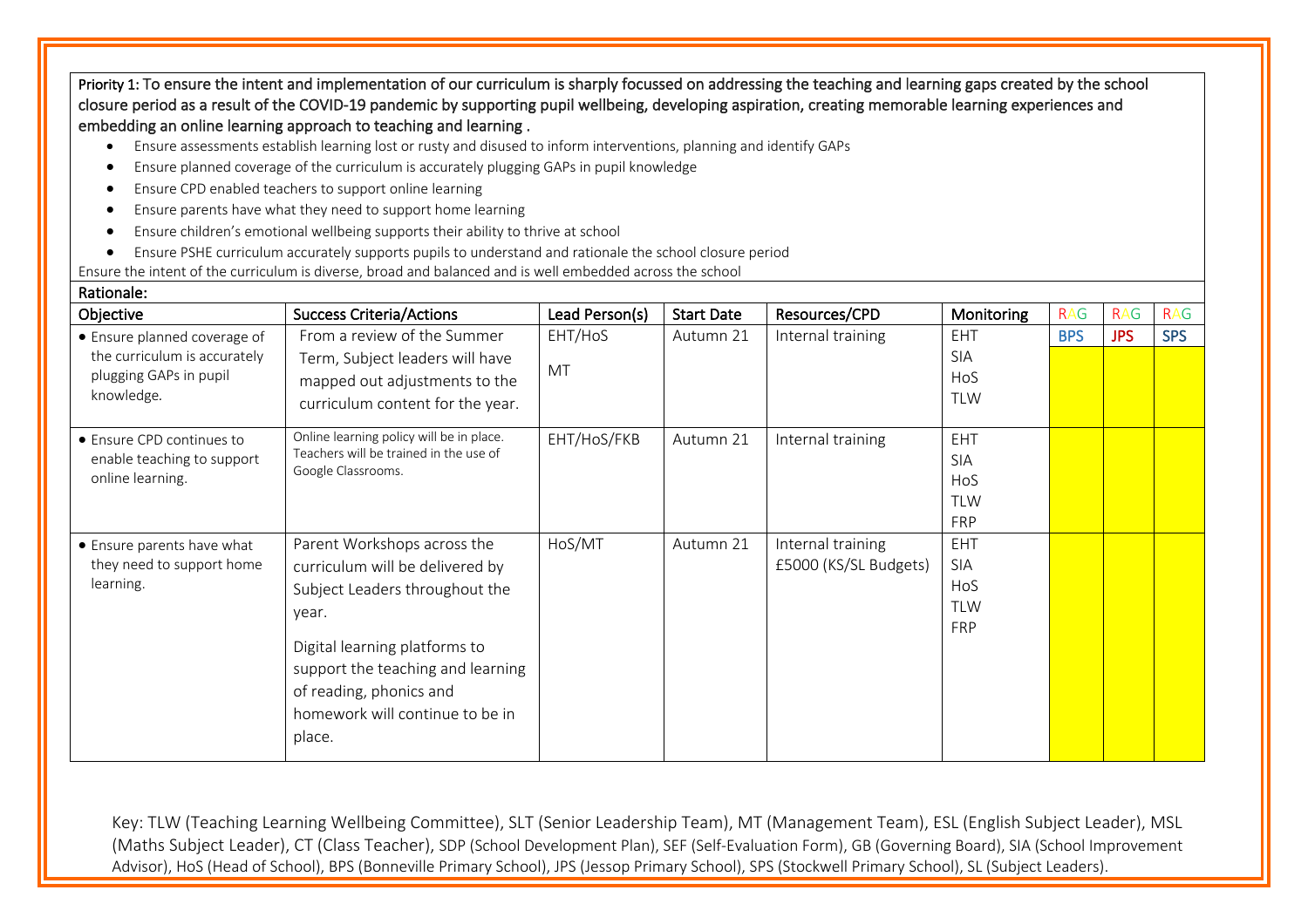|                                                                                                                       | Leaders will actively engage in<br>parent feedback to order to<br>improve parental involvement<br>from workshops.                                                                                                                                                                                                    |                |           |                   |                                 |  |  |
|-----------------------------------------------------------------------------------------------------------------------|----------------------------------------------------------------------------------------------------------------------------------------------------------------------------------------------------------------------------------------------------------------------------------------------------------------------|----------------|-----------|-------------------|---------------------------------|--|--|
| • Ensure children's emotional<br>wellbeing supports their<br>ability to thrive at school.                             | Leuven scale assessments will<br>continue to inform approaches to<br>support pupil wellbeing.<br>Zones of Regulation will actively<br>support pupils to self-assess their<br>wellbeing, making positive<br>adjustments.<br>The diverse curriculum will be<br>evident in pupil outcomes and<br>classroom environment. | <b>AHT INC</b> | Autumn 21 | Internal training | EHT<br>SIA<br>HoS<br><b>TLW</b> |  |  |
| • Ensure PSHE curriculum<br>accurately supports pupils to<br>understand and rationale the<br>school closure period.   | PSHE curriculum will be reviewed.                                                                                                                                                                                                                                                                                    | <b>AHT INC</b> | Autumn 21 | Internal training | EHT<br>SIA<br>HoS<br><b>TLW</b> |  |  |
| • Ensure the intent of the<br>curriculum is diverse, broad<br>and balanced and is well<br>embedded across the school. | Standards across the curriculum<br>will be consistent.<br>School drivers will be planned for<br>in Medium Term plans.<br>Representation across the<br>curriculum across the year will be<br>evident in pupil books and<br>learning environment.                                                                      | HoS/MT         | Autumn 21 | Internal training | EHT<br>SIA<br>HoS<br><b>TLW</b> |  |  |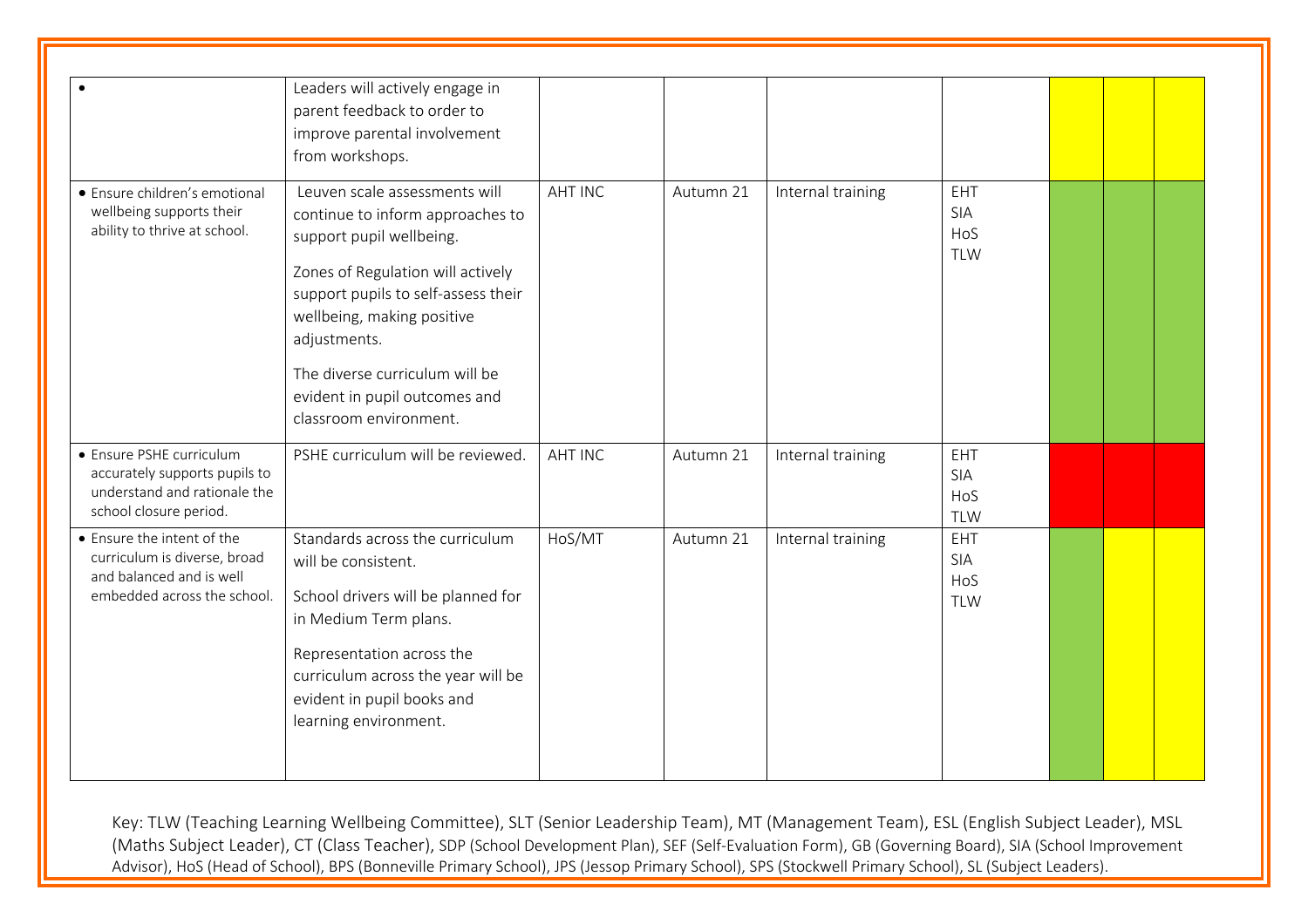Priority 2: To ensure the intent of our catch-up strategy is sharply focussed on Reading and the development of reading skills to enable access to the wider curriculum. Including a focussed approach to closing the vocabulary gap.

- Embed a process to the teaching of reading through guided reading lessons, (text meaning/word finders, retrieval, inference, layout/text features, opinion)
- Embed an approach to the teaching of vocabulary across the curriculum to tackle capital cultural GAPs, informed by the Alex Quigley word list
- Ensure all staff have received phonics training and a program of support is in place for staff new to phonics
- Ensure that phonic prompts/ displays are present throughout the key stages so that pupils in Ks2 apply to spelling
- Ensure the cross curricular application of phonics is cross referenced with emphasis on vocabulary
- Ensure that Phonics groups in Kst1 are implemented and resourced with outcomes tracked and monitored

Ensure that Y1 outcomes in phonics screening remain above national average

Rationale:

| nauvuale.                                                                                                                                                                                                                                                               |                                                                                                                                                                                                                                                                                                                                            |                    |                   |                                    |                                                      |            |            |            |
|-------------------------------------------------------------------------------------------------------------------------------------------------------------------------------------------------------------------------------------------------------------------------|--------------------------------------------------------------------------------------------------------------------------------------------------------------------------------------------------------------------------------------------------------------------------------------------------------------------------------------------|--------------------|-------------------|------------------------------------|------------------------------------------------------|------------|------------|------------|
| Objective                                                                                                                                                                                                                                                               | <b>Success Criteria/Actions</b>                                                                                                                                                                                                                                                                                                            | Lead               | <b>Start Date</b> | Resources/CPD                      | Monitoring                                           | <b>RAG</b> | <b>RAG</b> | <b>RAG</b> |
|                                                                                                                                                                                                                                                                         |                                                                                                                                                                                                                                                                                                                                            | Person(s)          |                   |                                    |                                                      | <b>BPS</b> | <b>JPS</b> | <b>SPS</b> |
| • Embed a process to the<br>teaching of reading in ks1<br>aligned to KS2 through<br>guided reading lessons,<br>(text meaning/word<br>finders, retrieval,<br>inference, layout/text<br>features, opinion).                                                               | Approaches to the whole class<br>teaching of reading will be on a<br>weekly cycle and consistent across<br>the school.<br>End of year outcomes in reading<br>will be in line with National and<br>above.                                                                                                                                   | ESL/SL EYFS<br>KS1 | Autumn 21         | Internal training                  | EHT<br><b>SIA</b><br>HoS<br><b>TLW</b><br><b>FRP</b> |            |            |            |
| • To identify a Phonics Lead<br>who will deliver the training<br>and promote the culture of<br>reading across the<br>Federation.<br>• To ensure the schools have<br>the resources they need<br>for a reading focussed<br>approach to accessing the<br>wider curriculum. | Teachers accurately know the end<br>of Yr1 outcomes in order to<br>sharpen their focus on how they<br>support children who may not<br>meet the end of the term<br>expectations.<br>To review the Phonics Programme<br>currently used.<br>To purchase resources so that<br>reading books are aligned to the<br>phonics knowledge of pupils. | Phonics Lead       | Autumn 21         | Internal training<br>£6000 (grant) | EHT<br><b>SIA</b><br>HoS<br><b>TLW</b><br><b>FRP</b> |            |            |            |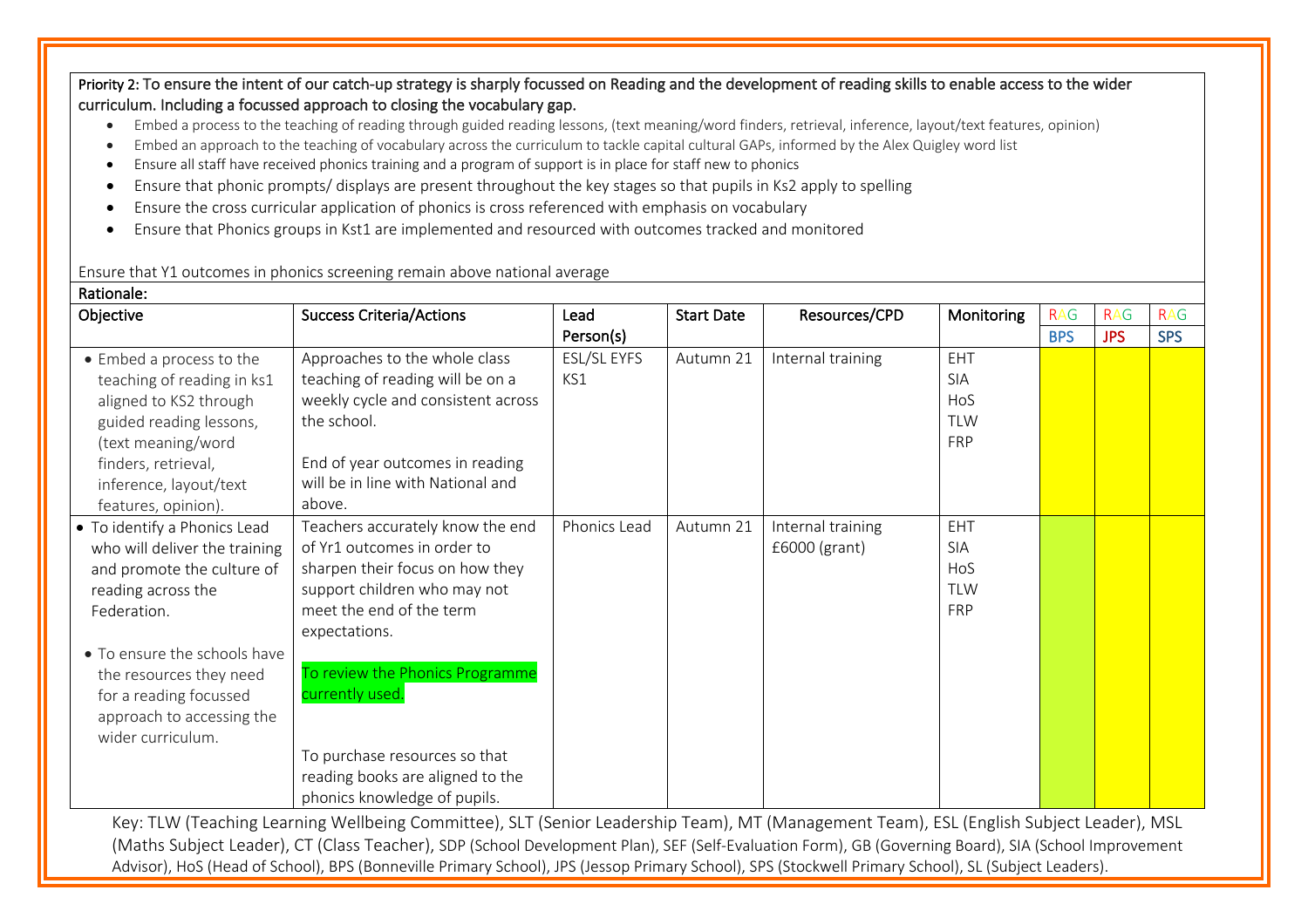|                                                                                                                                                             | Approaches (stage not age) will be<br>consistent across EYFS & KS1 and<br>across KS2 with a focus on spelling.<br>KS2 will resource with an<br>awareness for the children joining<br>the school in yr3+.<br>Delivery of workshops for parents<br>to support pupil progress from<br>their starting point (half<br>termly/termly) as appropriate.<br>Phonics training will be embedded<br>in induction processes for new<br>staff.<br>Phonics focussed learning<br>walks/observations.<br>Phonics groups are established |                                                  |           |                                    |                                 |  |  |
|-------------------------------------------------------------------------------------------------------------------------------------------------------------|------------------------------------------------------------------------------------------------------------------------------------------------------------------------------------------------------------------------------------------------------------------------------------------------------------------------------------------------------------------------------------------------------------------------------------------------------------------------------------------------------------------------|--------------------------------------------------|-----------|------------------------------------|---------------------------------|--|--|
| • Embed an approach to the<br>teaching of vocabulary<br>across the curriculum to<br>tackle capital cultural<br>GAPs, informed by the<br>academic word list. | and sessions are delivered as<br>per requirements of scheme.<br>Outcomes of vocabulary teaching<br>will be evident in all pupil books.<br>Vocabulary lists will be mapped out                                                                                                                                                                                                                                                                                                                                          | English SL<br>Topic SL<br>Maths SL<br>Science SL | Autumn 21 | Internal training<br>KS/SL budgets | EHT<br>SIA<br>HoS<br><b>TLW</b> |  |  |
|                                                                                                                                                             | across the curriculum.<br>Teachers will be trained in the<br>teaching of vocabulary.                                                                                                                                                                                                                                                                                                                                                                                                                                   | Spanish SL                                       |           |                                    |                                 |  |  |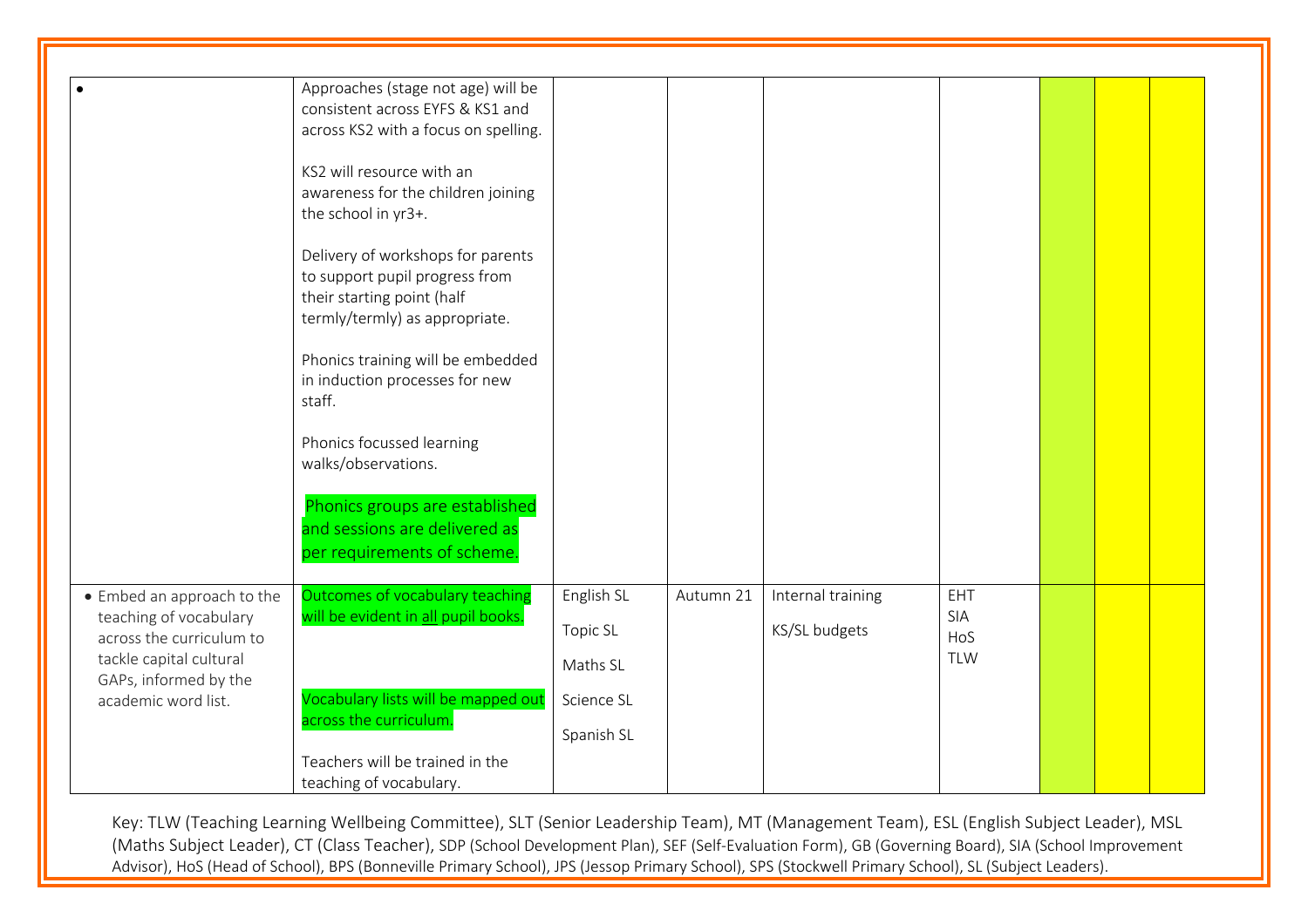|                                                                                                                                   | Key vocabulary for each subject<br>will be evident in classrooms and<br>on knowledge organisers.<br>Children will know the word of the<br>week and be able to say the<br>meaning.<br>Vocabulary rich environments will<br>be evident across the school.          |                     |           |                   |                                               |      |        |         |
|-----------------------------------------------------------------------------------------------------------------------------------|------------------------------------------------------------------------------------------------------------------------------------------------------------------------------------------------------------------------------------------------------------------|---------------------|-----------|-------------------|-----------------------------------------------|------|--------|---------|
| • Ensure that phonic<br>prompts/ displays are<br>present throughout the<br>key stages so that pupils in<br>Ks2 apply to spelling. | Phase 5 phonics displays are up in<br>all KS2 classrooms, with resources<br>on tables.<br>Phonics displays in all EYFS & KS1<br>Classrooms.<br>Teachers across the schools are<br>observed for children to apply their<br>phonics skills in reading & spellings. | ESL<br>Senior Leads | Autumn 21 | Internal training | EHT<br><b>SIA</b><br><b>HoS</b><br><b>TLW</b> |      |        |         |
| • Ensure that Y1 outcomes<br>in phonics screening<br>remain above national<br>average.                                            | Year 1 outcomes in Phonics<br>screening are above the national<br>average at 90+ in all schools.<br>Current yr 2 phonics catch up<br>strategy will lead to outcomes<br>above National Autumn 2021.                                                               | ESL<br>AHT KS1      | Autumn 21 | Internal training | EHT<br>SIA<br>HoS<br><b>TLW</b>               | 98%+ | $79%+$ | $71% +$ |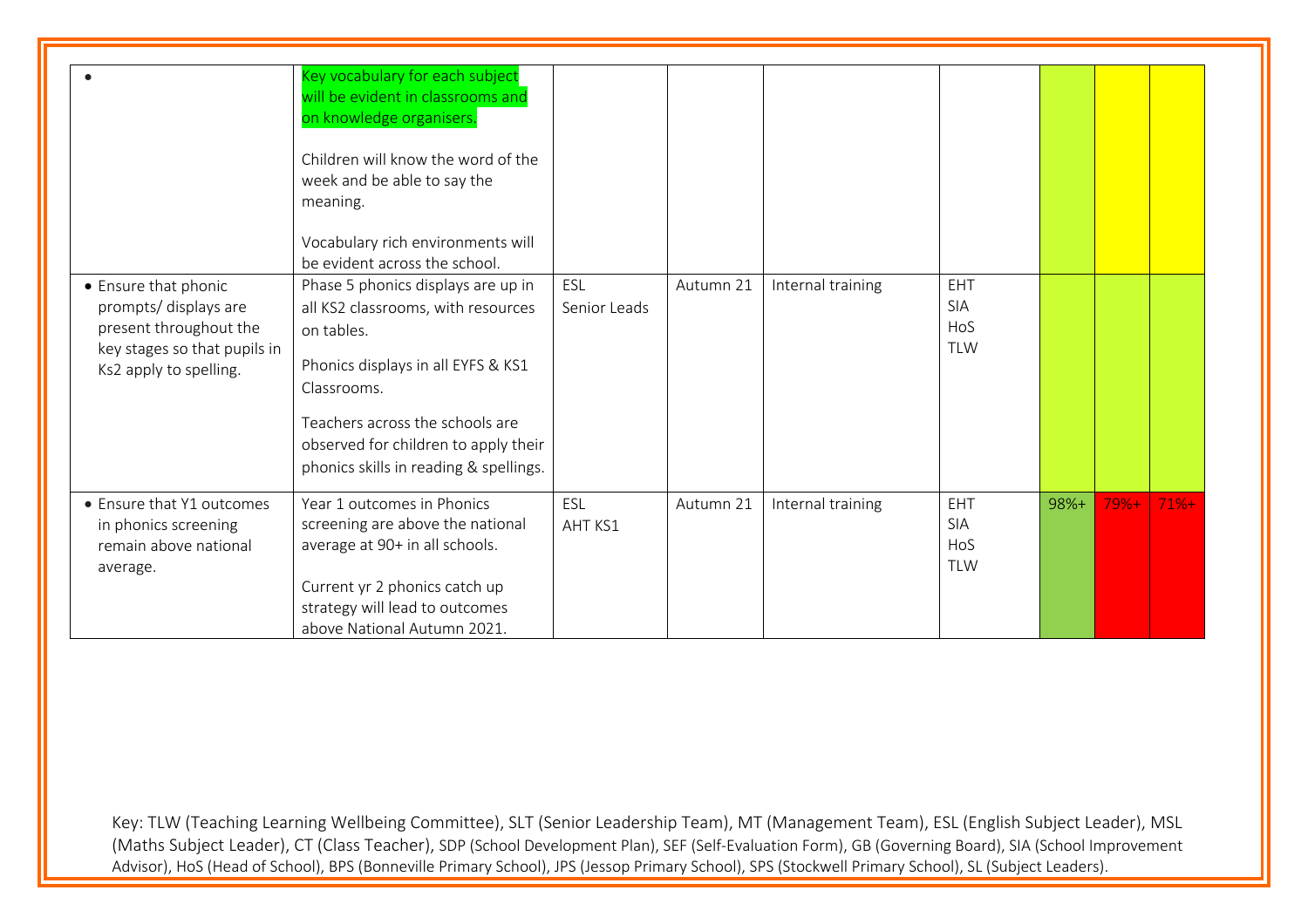Priority 3: To raise pupil attainment and accelerated progress for the most vulnerable learners and to ensure that progress of key groups is in line with or above Lambeth and national standards.

- Ensure pupils' attainment exceeds national averages in reading, writing, SPaG and maths.
- Ensure the differing needs of the different groups of learners are accounted for in lessons and planning.
- Greater ownership of data supported by the school systems e.g. Classroom monitor
- Embedding a range of effective teaching strategies to ensure high quality pupil outcomes

Ensure intervention target are SMART and reviewed on a 3 weekly cycle

#### Rationale: Objective Success Criteria/Actions Lead Person(s) Start Date Resources/CPD Monitoring RAG RAG RAG RAG RAG RAG BPS JPS SPS • Ensure pupils' attainment exceeds national averages in reading, writing, SPaG and maths. Pupil outcomes at the end of keys stage 2 exceed national average in core subjects (refer to school based targets). HoS/MSL ESL/CT Autumn 21 | Internal training | EHT SIA **HoS** TLW • Ensure the differing needs of the different groups of learners are accounted for in lessons and planning. Planning and activities differentiated to target the needs of key groups. These needs are visibly addressed as evidenced in pupil outcomes. Pupil outcomes tracking by groups (Boys/BCRB/PORT/SEND) at the end of each term.  $H$ oS/MT/CT  $\parallel$  Autumn 21  $\parallel$  Internal training  $\parallel$  EHT SIA HoS TI W FRP • Greater ownership of data supported by the school systems e.g. Classroom monitor. Classroom Monitor will be used as part of planning activities. Regular review of pupil outcomes will inform teacher assessments. timely intervention and planning. HoS MT/CT Autumn 21 | Internal training | EHT SIA **Ho<sub>S</sub>** TLW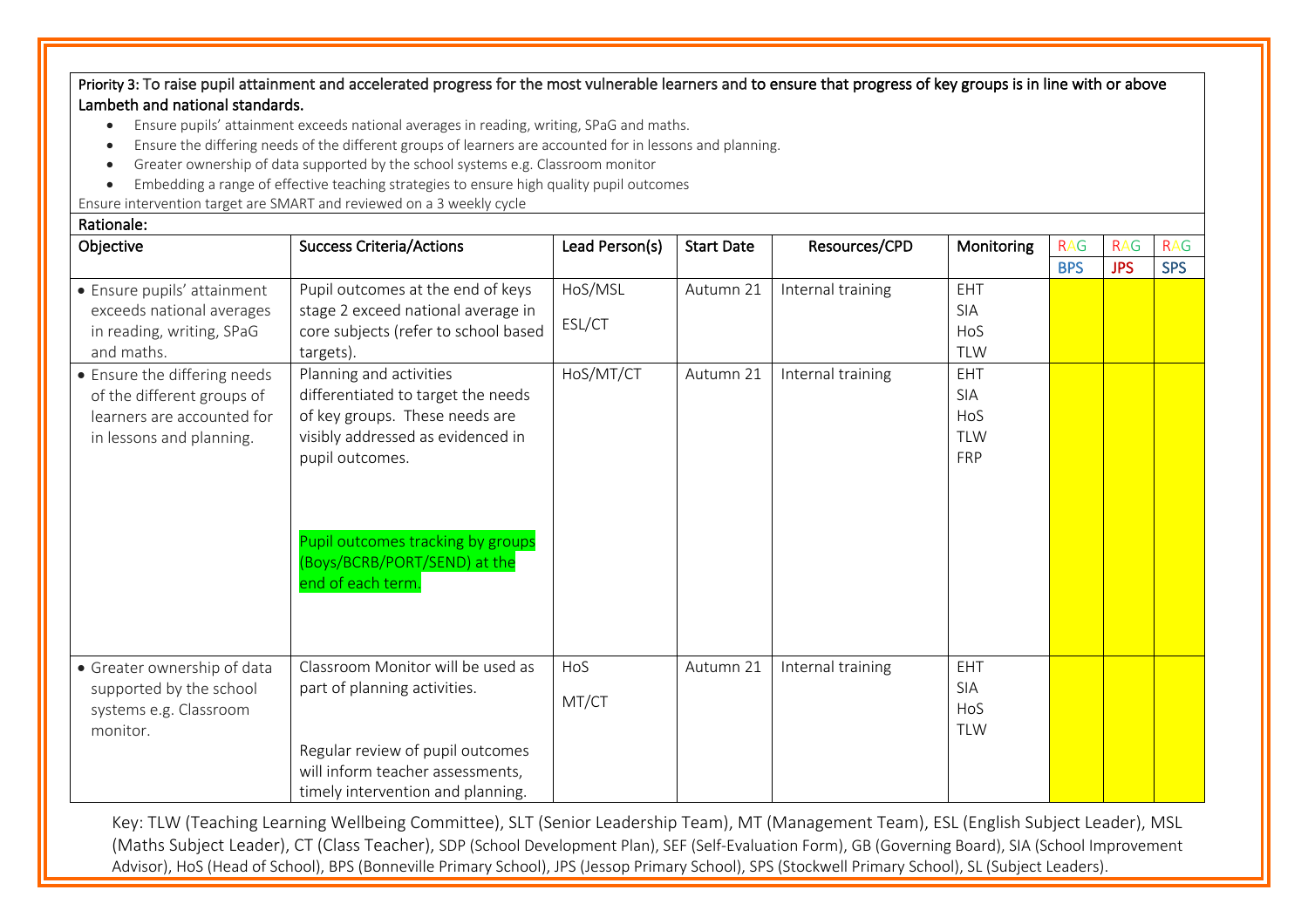| • Embedding a range of<br>effective teaching<br>strategies to ensure high<br>quality pupil outcomes. | Training input and cycles will<br>enable an upward trend on quality<br>of teaching outcomes.<br>Staff will have access to a menu of<br>teaching expectations that will<br>ensure no teaching is less than<br>good.<br>Lessons throughout the school are<br>judged to be good or outstanding | SLT/CT  | Autumn 21 | Internal training | EHT<br><b>SIA</b><br><b>HoS</b><br><b>TLW</b><br><b>FRP</b> |  |  |
|------------------------------------------------------------------------------------------------------|---------------------------------------------------------------------------------------------------------------------------------------------------------------------------------------------------------------------------------------------------------------------------------------------|---------|-----------|-------------------|-------------------------------------------------------------|--|--|
|                                                                                                      | through observations. Monitoring<br>shows that pupil outcomes are<br>good/outstanding.                                                                                                                                                                                                      |         |           |                   |                                                             |  |  |
| • Ensure intervention target<br>are SMART and reviewed                                               | Children identified for intervention<br>groups will evolve every 3 weeks                                                                                                                                                                                                                    | DHT/HoS | Autumn 21 | Internal training | EHT<br><b>SIA</b>                                           |  |  |
| on a 3 weekly cycle.                                                                                 | Ineffective interventions will be<br>evaluated and changed.                                                                                                                                                                                                                                 | SL/CT   |           |                   | <b>HoS</b><br><b>TLW</b>                                    |  |  |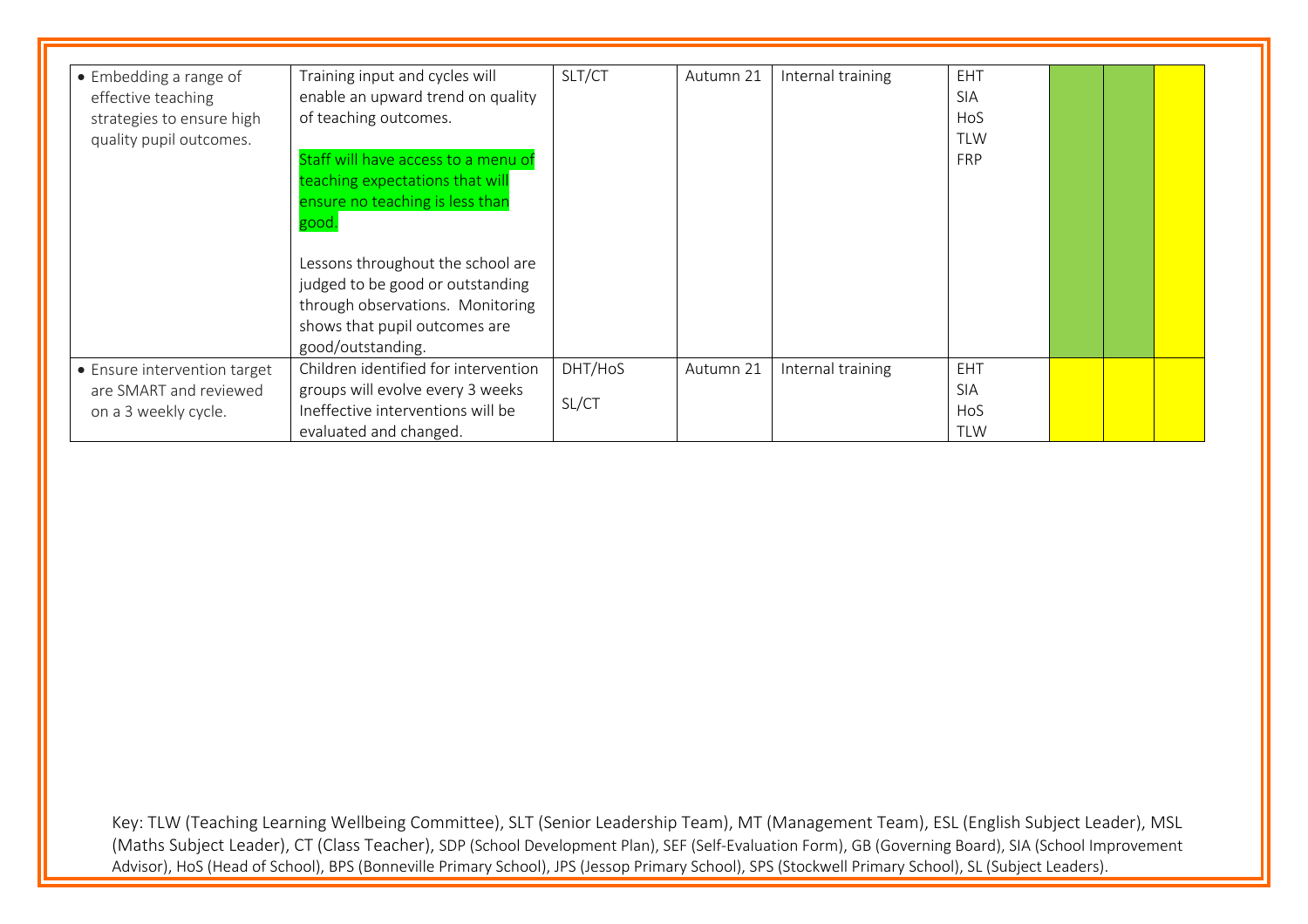Priority 4: To strengthen the capacity and effectiveness of leadership and management across the school with a sharp focus on the development of middle leadership.

- Secure capacity in middle leadership that has impact on curriculum development
- Securing continuous improvement through CPD for AHT, Phase Leaders & Subject Leaders and rigorous induction process for new members of staff and ongoing CPD for existing staff members
- For SLT to embed a learning centred culture and develop distributed leadership.
- Continue to support the leadership development of new and middle leaders through a programme of training in observational skills, feedback and monitoring of pupil progress
- To deepen and embed Subject Network links across the Federation to strengthen practice and increase capacity

The GB actively contributes to school improvement through the effective use of monitoring, evaluation and challenge particularly in relation to pupil progress Rationale:

| Objective                | <b>Success Criteria/Actions</b>   | Lead Person(s) | <b>Start Date</b> | Resources/CPD     | Monitoring | <b>RAG</b> | <b>RAG</b> | <b>RAG</b> |
|--------------------------|-----------------------------------|----------------|-------------------|-------------------|------------|------------|------------|------------|
|                          |                                   |                |                   |                   |            | <b>BPS</b> | <b>JPS</b> | <b>SPS</b> |
| • Securing continuous    | A cycle of training and induction | EHT/HoS        | Autumn            | Internal training | <b>EHT</b> |            |            |            |
| improvement through      | is implemented to ensure the      |                | 21                |                   | <b>SIA</b> |            |            |            |
| CPD for SL and rigorous  | CPD and developmental needs       | <b>SLT</b>     |                   |                   | HoS        |            |            |            |
| induction process for    | of all practitioners are met.     |                |                   |                   | <b>TLW</b> |            |            |            |
| new members of staff     |                                   |                |                   |                   |            |            |            |            |
| and ongoing CPD for      |                                   |                |                   |                   |            |            |            |            |
| existing staff members.  |                                   |                |                   |                   |            |            |            |            |
| • For SLT to embed a     | Roles and responsibilities are    | EHT/HoS /      | Autumn            | Internal training | <b>EHT</b> |            |            |            |
| learning centred culture | redistributed amongst leaders at  |                | 21                |                   | <b>SIA</b> |            |            |            |
| and develop distributed  | all levels. Leaders work in       | SLT            |                   |                   | HoS        |            |            |            |
| leadership.              | groups to support peers and       |                |                   |                   | <b>TLW</b> |            |            |            |
|                          | exchange expertise.               |                |                   |                   |            |            |            |            |
|                          | Leaders develop greater           |                |                   |                   |            |            |            |            |
|                          | understanding of the academic     |                |                   |                   |            |            |            |            |
|                          | philosophies behind the           |                |                   |                   |            |            |            |            |
|                          | Federation intent using this to   |                |                   |                   |            |            |            |            |
|                          | inform their leadership.          |                |                   |                   |            |            |            |            |
|                          |                                   |                |                   |                   |            |            |            |            |
|                          |                                   |                |                   |                   |            |            |            |            |
|                          |                                   |                |                   |                   |            |            |            |            |
|                          |                                   |                |                   |                   |            |            |            |            |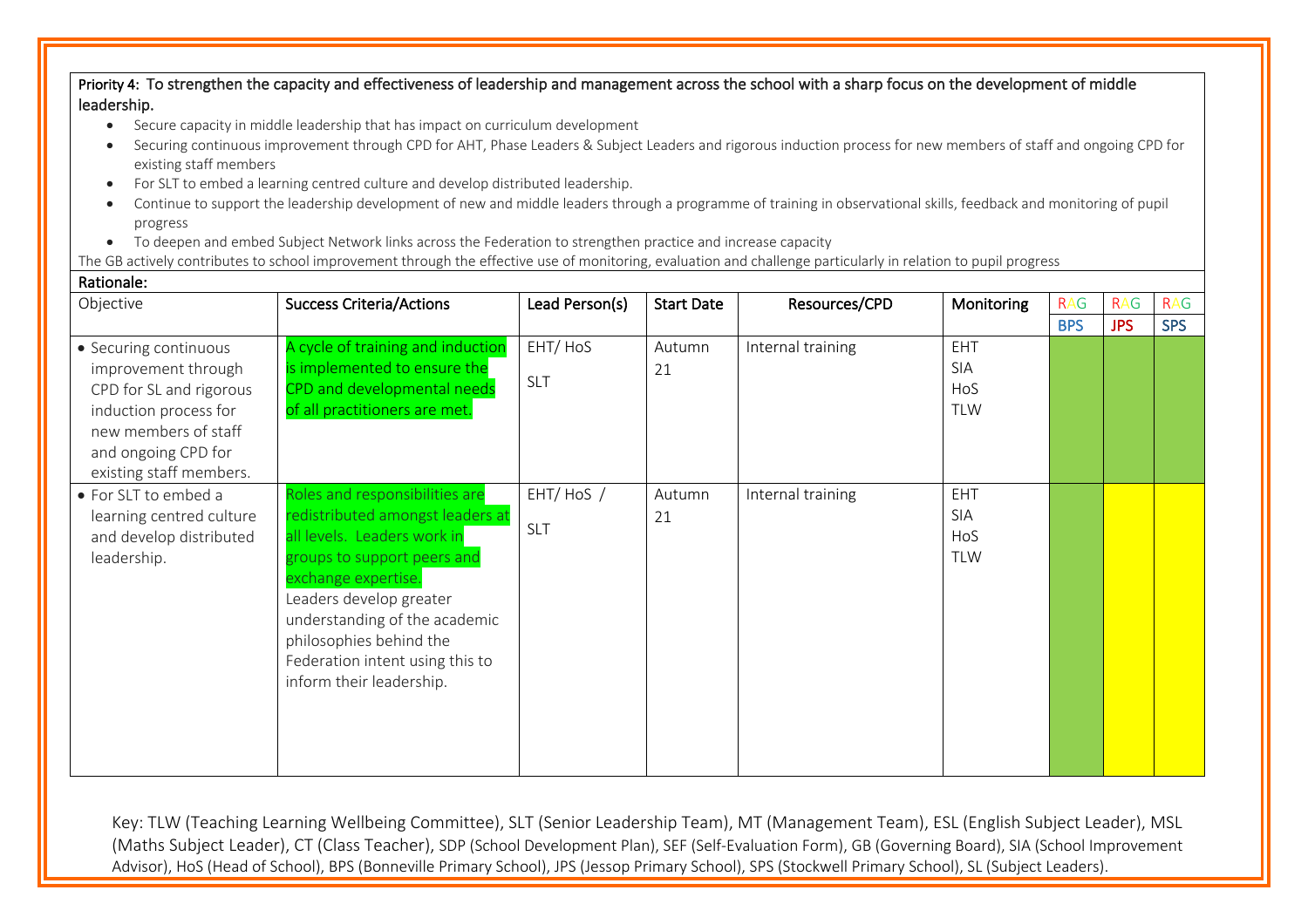| • Continue to support the<br>leadership development<br>of new and middle<br>leaders through a                                                                                    | eaders have undergone a<br>program of induction and<br>training specific to the needs of<br>their roles. Impact of training is                                                                                                                                                                                                                               | EHT/HoS /<br><b>SLT</b>            | Autumn<br>21 | Internal training | EHT<br>SIA<br>HoS<br><b>TLW</b> |  |  |
|----------------------------------------------------------------------------------------------------------------------------------------------------------------------------------|--------------------------------------------------------------------------------------------------------------------------------------------------------------------------------------------------------------------------------------------------------------------------------------------------------------------------------------------------------------|------------------------------------|--------------|-------------------|---------------------------------|--|--|
| programme of training in<br>observational skills,<br>feedback and monitoring<br>of pupil progress.                                                                               | evidenced through their<br>performance In lesson<br>observations, book scan and<br>classroom audits.                                                                                                                                                                                                                                                         |                                    |              |                   |                                 |  |  |
| • To embed subject<br>network teams to<br>strengthen practice and<br>increase leadership<br>capacity.                                                                            | Subject leader network teams<br>meet regularly and at least half<br>termly to collaborate on<br>priorities.<br>Subject Leader will have<br>opportunities to review<br>outcomes across the federation.<br>There will be middle Leadership<br>appointments across the<br>curriculum<br>There will be a Spanish (MFL)<br>Strategic Leader for the<br>Federation | EHT/HoS /SLT                       | Autumn<br>21 | Internal training | EHT<br>SIA<br>HoS<br><b>TLW</b> |  |  |
| • The GB actively contributes<br>to school improvement<br>through the effective use of<br>monitoring, evaluation and<br>challenge particularly in<br>relation to pupil progress. | Governor committees meet half<br>termly to scrutinise school<br>leaders and help shape strategic<br>course.<br>Link governors meet half termly<br>with subject leaders.                                                                                                                                                                                      | EHT/HoS<br><b>SLT</b><br><b>SL</b> | Autumn<br>21 | Internal training | EHT<br>SIA<br>HoS<br><b>TLW</b> |  |  |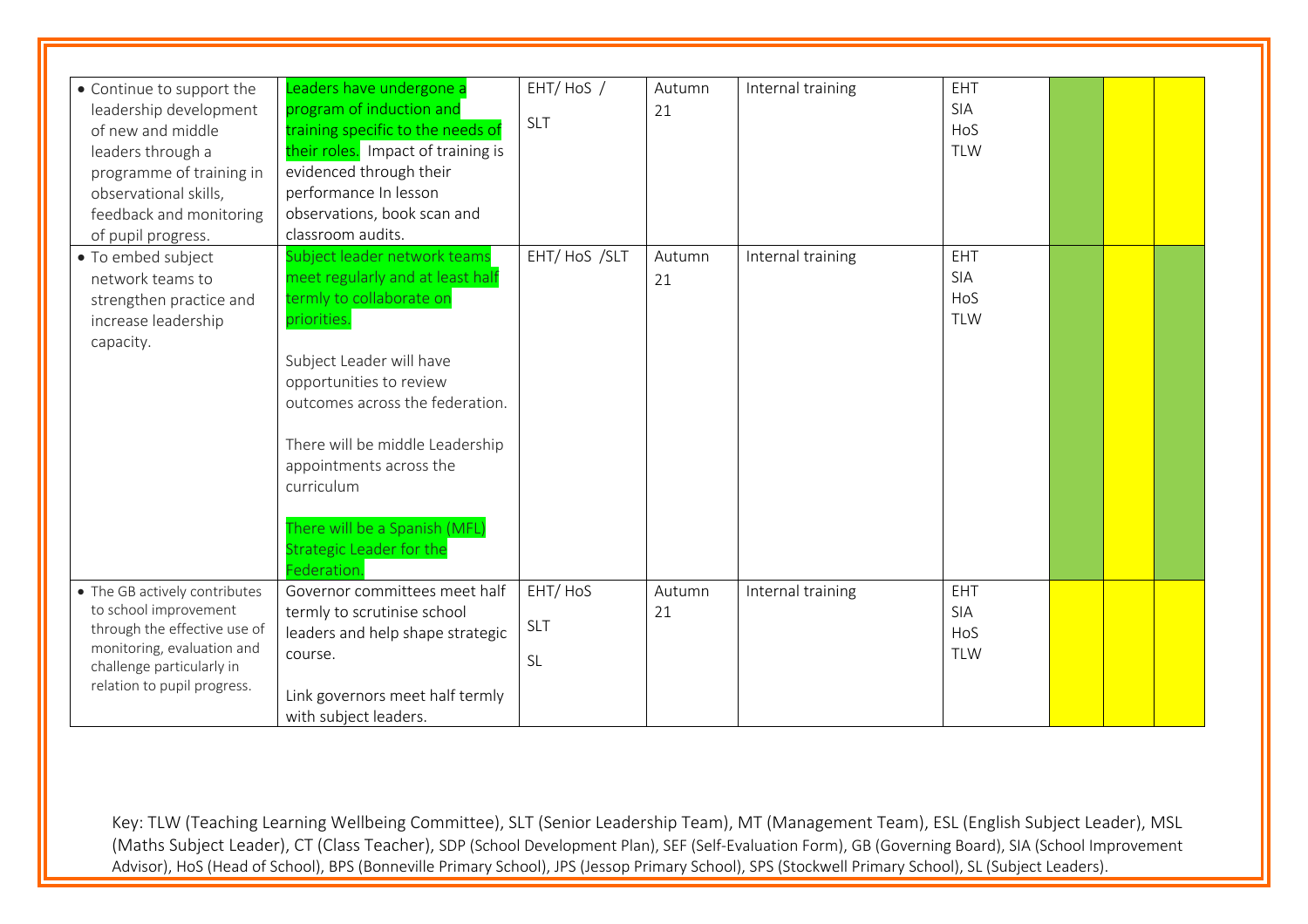### Priority 5: To secure the overall quality of provision as good and outstanding.

- Secure 30% of triangulated quality of teaching outcomes as outstanding with none judged less than good
- Ensure pupil outcomes in books are judged good and better
- Ensure learning environments model high quality outcomes for children and the topic curriculum is evident across the climate of the school End of year pupil outcomes will be in line or above National
- Secure outstanding EYFS provision

### Rationale:

| Objective                                                                                                             | <b>Success Criteria/Actions</b>                                                                                                                                                                                                                                                                                                                          | Lead Person(s)      | <b>Start Date</b> | Resources/CPD | Monitoring                                    | <b>RAG</b> | <b>RAG</b> | <b>RAG</b> |
|-----------------------------------------------------------------------------------------------------------------------|----------------------------------------------------------------------------------------------------------------------------------------------------------------------------------------------------------------------------------------------------------------------------------------------------------------------------------------------------------|---------------------|-------------------|---------------|-----------------------------------------------|------------|------------|------------|
| • Secure 30% of triangulated<br>quality of teaching<br>outcomes as outstanding<br>with none judged less than<br>good. | Termly lesson observations will<br>see an improving picture across<br>the year.<br>INSET will have notable impact.                                                                                                                                                                                                                                       | <b>SLT</b>          | Autumn 21         | <b>TLW</b>    | <b>EHT</b><br><b>SIA</b><br>HoS<br><b>TLW</b> | <b>BPS</b> | <b>JPS</b> | <b>SPS</b> |
| • Ensure pupil outcomes in<br>books are high across the<br>curriculum.                                                | Book scan outcomes will be<br>judged as good and better across<br>the school.<br>There will be evidence of the<br>marking policy moving learning<br>on.<br>Pupil outcomes in foundation<br>subjects will show progression,<br>across the year and between<br>phases.<br>Foundation activities will be well<br>pitched and well aligned to<br>assessment. | <b>SLT</b><br>MT/CT | Autumn 21         | <b>TLW</b>    | EHT<br><b>SIA</b><br>HoS<br><b>TLW</b>        |            |            |            |